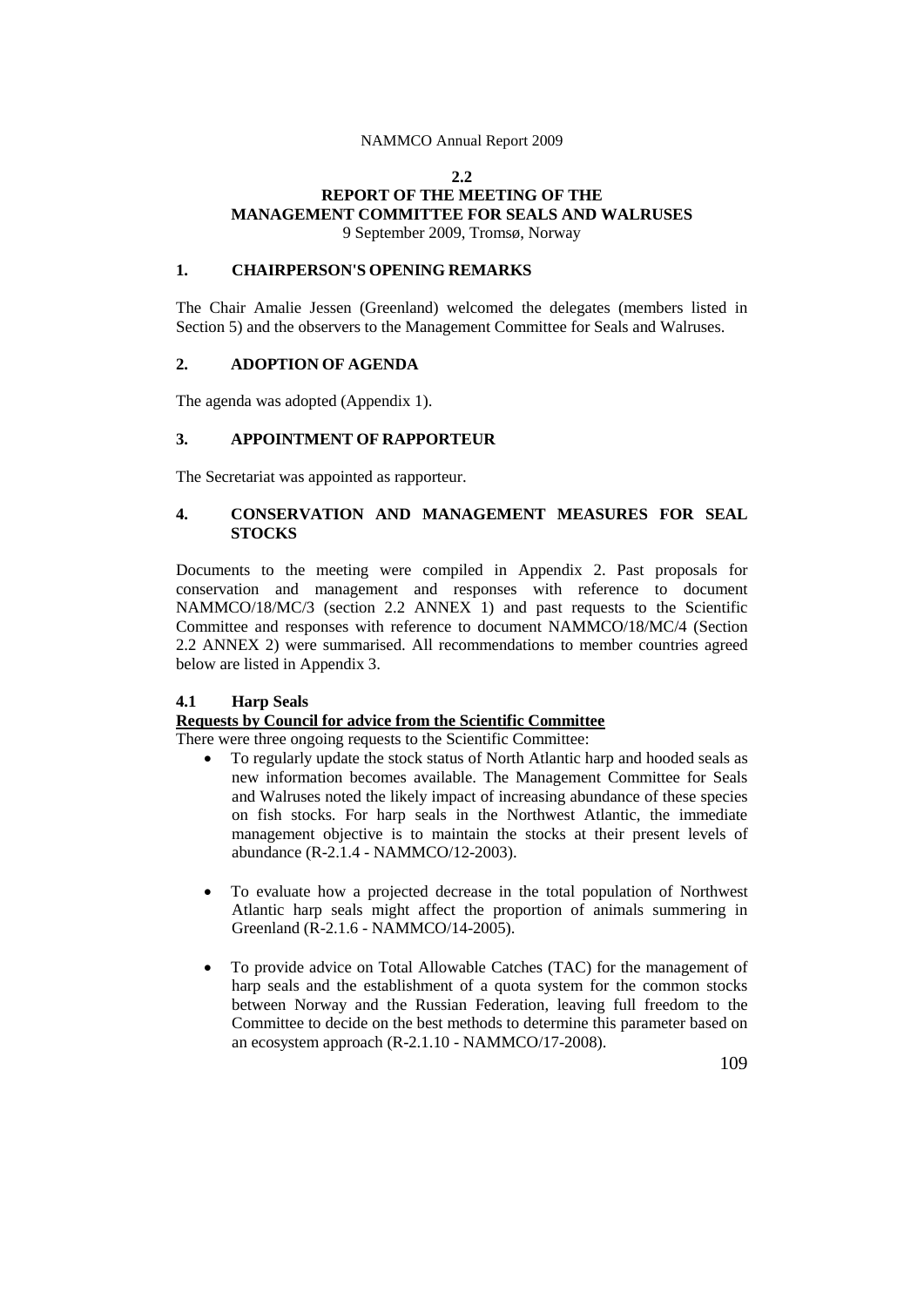In addition there was a **new request** for advice (NAMMCO/18-2009):

"The Scientific Committee is requested to evaluate how a projected increase in the total population of Northwest Atlantic harp seals might affect the proportion of animals summering in Greenland". See below under *Recommendations for scientific research*.

#### **Advice from the Scientific Committee**

In response to R-2.1.4 - NAMMCO/12-2003, the Scientific Committee endorsed an update of the stock status of North Atlantic harp seals made by the ICES-NAFO Working Group WGHARP at its 2008 meeting. For the Greenland Sea harp seal stock which is currently considered data poor, the catch option should be based upon the use of the Potential Biological Removal (PBR) approach. This produces a recommended TAC of 40,383 seals. A harvest at this level, with takes of pups and older age animals in proportion to their composition of the population, would reduce the  $1+$  population over the next 10 years by 7%.

For the White Sea / Barents Sea harp seal stock, the potentially low accuracy of recent surveys led to the conclusion that the stock had to be considered (for now) data poor, with a recommendation based on the PBR approach be used to define the TAC which was set at 21,881 seals.

The Scientific Committee noted that this is a standing request that will be taken up again when new data become available.

With respect to R-2.1.6 - NAMMCO/14-2005, the Scientific Committee had recommended several times (Scientific Committee meetings 13, 14, 15) that this question be referred to the ICES-NAFO Working Group WGHARP. However, since this has not been done by Greenland, the Scientific Committee tasked the Marine Mammal-Fisheries Interaction (MMFI) Working Group (WG) to deal with the request.

The Management Committee for Seals and Walruses noted that the Scientific Committee concluded that there were clear positive correlations between catches of harp seals off northwest and southwest Greenland and abundance estimates of these seals off Canada. Hence a decrease in the numbers of seals in Canada is likely to cause a decrease of the catches in Greenland. This relationship might not be linear, but is difficult to quantify. So as to proceed, the Scientific Committee suggested an attempt at multi-linear regression analysis which takes account of any information available on annual hunting effort and periods for which the seals stay off Greenland, as well as the Canadian abundance estimates. This would also allow the calculation of confidence limits associated with any estimate of a decrease in catch.

With respect to R-2.1.10 - NAMMCO/17-2008, the ICES-NAFO WGHARP provided advice in October 2008, that was used to set the 2009 quotas for northeast Atlantic harp seals by the Joint Norwegian Russian Fisheries Commission. The Scientific Committee had endorsed this advice at its 2009 meeting. WGHARP will meet again in August 2009 to review the research activities that are currently in progress, including but not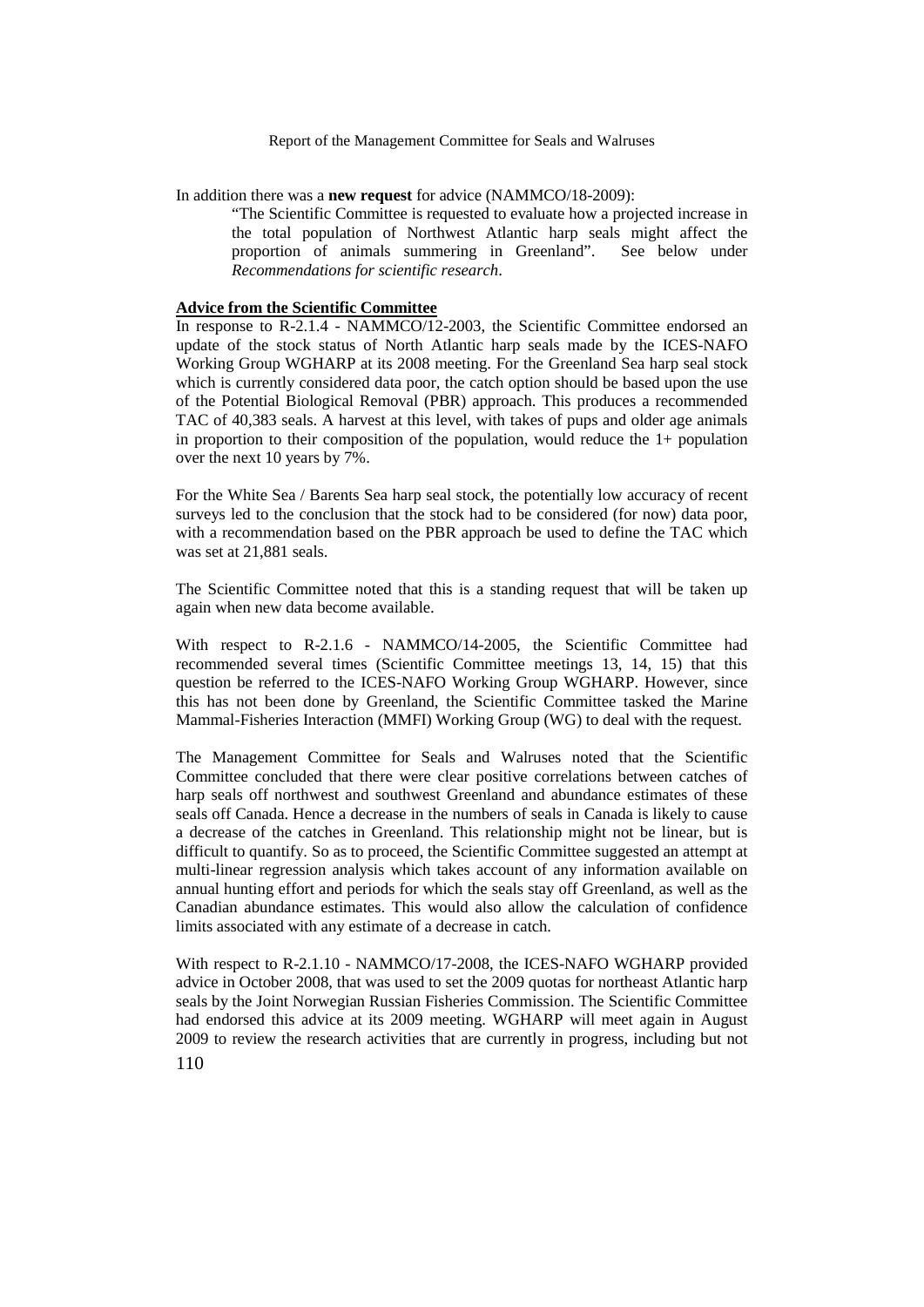limited to, new pup surveys in the White Sea and the collection of new reproduction data during the current hunt in the Greenland Sea. Once these data are available, it will be possible to provide updated advice for the two populations for 2010 and following years. This advice will provide information on the level of total removals that can be sustained.

Dividing the total removals for each population into national allocations is traditionally carried out through bilateral negotiations in the Joint Norwegian Russian Fisheries Commission. The Management Committee for Seals and Walruses noted that the Scientific Committee needed clarification from the Council on the request of the establishment of a quota system. The Scientific Committee also wished a clarification from Council about the definition of "ecosystem approach" in the establishment of a quota system.

For clarification, the Management Committee for Seals and Walruses wished to specify to the Scientific Committee that the "ecosystem approach" to management for one species involves the use of information about predation from or on other species when quotas are set, but multi-species modelling is not yet at a stage where this can be effected. The TAC are estimated by the Scientific Committee whereas quotas are traditionally set bilaterally by hunting nations.

### *Joint Harp seal ecology research programme*

The Scientific Committee reported a joint project between Norway and Russia where there had been problems in tagging seals because Russia authorities had refused permission to operate in the White Sea which was the most important tagging area for understanding migrations. Last year the Council agreed to send a recommendation to the Russian authorities, which had not been done yet. Advice from the Russian Federation was sought as to how to follow up a request to Russia concerning permission.

## **Recommendations for scientific research**

The Management Committee for Seals and Walruses **noted** a number of recommendations from the Scientific Committee to member nations which are to be found in Appendix 3.

Noting these Scientific Committee recommendations, and due to changes in environmental conditions, the Management Committee for Seals and Walruses forwarded a **new request for advice** which is indicated above.

Regarding conservation and management issues, Greenland informed that a new executive order on seals will come into force in 2010.

### **4.2 Hooded Seals**

**Requests by Council for advice from the Scientific Committee**

There were two ongoing requests:

Noting the likely impact of increasing abundance of these species on fish stocks, the Scientific Committee is requested to regularly update the stock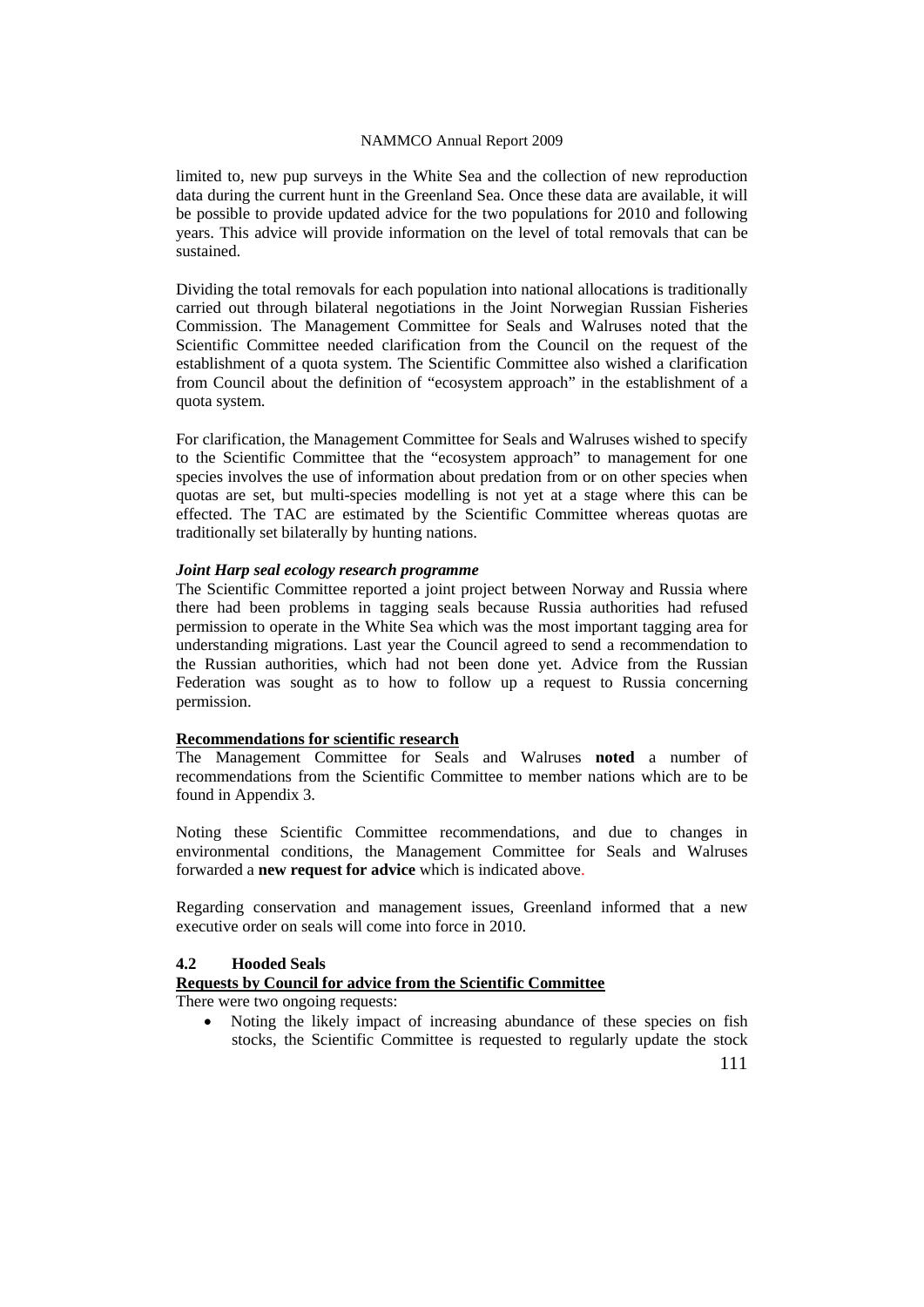status of North Atlantic harp and hooded seals as new information becomes available **(**R-2.1.4 - NAMMCO/12-2003).

• Investigate possible reasons for the apparent decline of Greenland Sea stock of hooded seals; and assess the status of the stock on basis of the results from the planned survey in 2007 **(**R-2.1.9 - NAMMCO/16-2007).

#### **Advice from the Scientific Committee**

In response to request R-2.1.4 - NAMMCO/12-2003, the Scientific Committee endorsed an update of the stock status of North Atlantic hooded seals, which had been made by the ICES-NAFO working group WGHARP at its 2008. Considering that the population in the Greenland Sea in 2007 was still well below N<sub>lim</sub>, and the results of the 2007 survey were similar to those in 2005, the Scientific Committee reiterated its recommendation from SC 14 that the catches in the Greenland Sea be restricted to necessary scientific catches and to satisfy local needs at roughly current levels.

The Management Committee for Seals and Walruses **noted** the Scientific Committee's conclusion that the reasons for the decline of the stock are still not understood, in answer to R-2.1.9 - NAMMCO/16-2007. A reduction in extent and concentration of drift ice has occurred in the Greenland Sea between Greenland and the Jan Mayen Island. These changes must have resulted in substantial changes in breeding habitat for the Greenland Sea populations of harp and hooded seals. These changes in iceconditions may have triggered behavioural changes of such a magnitude as a relocation of breeding for at least parts of the populations. Recent low pup production in hooded seals, and new (2007 and 2008) discoveries of breeding harp seals in areas outside those used historically by the species could both be indicative of such changes.

### **Recommendations for scientific research**

The Management Committee for Seals and Walruses **noted** that the Scientific Committee strongly recommended that high priority be given in the coming years to activities by Norwegian and cooperating scientists to address the questions related to the apparent decline of hooded seals in the Greenland Sea.

The Management Committee for Seals and Walruses also **noted** that the Scientific Committee strongly recommended investigating the possible relocation of hooded seal breeding patches and continuing the biological sampling from the Greenland Sea and Northwest Atlantic hooded seals including subsequent analysis.

The Management Committee for Seals and Walruses **endorsed** both the above recommendations.

## **4.3 Ringed Seals**

#### **Recommendations for scientific research**

112 The Management Committee for Seals and Walruses **endorsed** the Scientific Committee's reiteration of its previous recommendations to perform abundance estimates on sea ice in offshore areas. The Management Committee for Seals and Walruses also endorsed the recommendation for obtaining new abundance estimates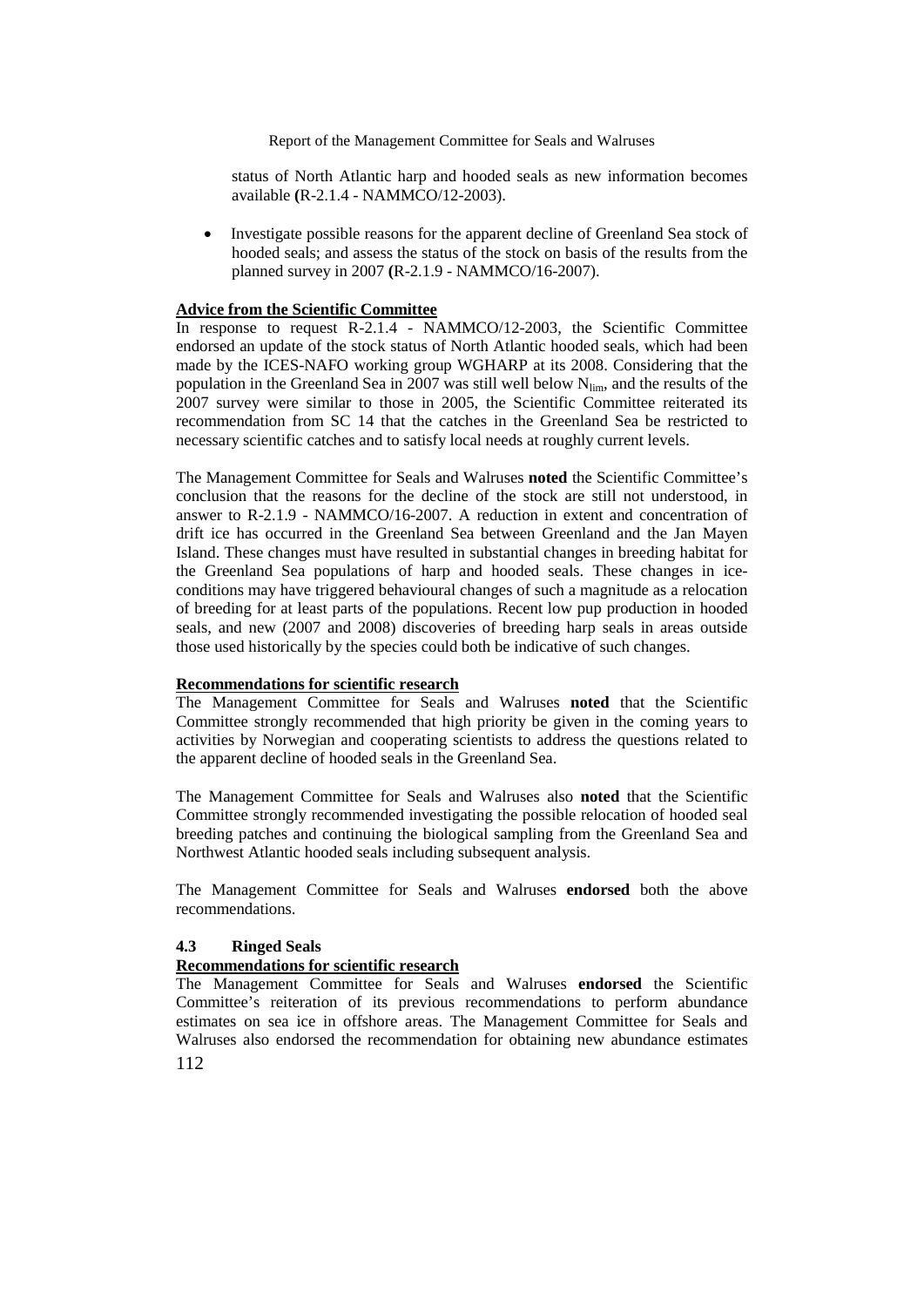and increasing the effort in tagging for the better understanding of movements recognizing the difficulties and the expense of surveys.

### **4.4 Grey Seals**

## **Recommendations for scientific research**

The Scientific Committee considered that it was timely to hold a Working Group meeting on grey seals (or preferably on coastal seals, jointly with harbour seals), and recommended its convening in early 2011. This WG would make a thorough review of the Norwegian Management plan and could proceed with an assessment.

Iceland communicated that work on grey seals will be taken up as soon as possible.

With reference to earlier recommendations on the need for further data on abundance and removals, the Faroes reported that the collection of data on removals is under way with the aim of developing a stock estimate within the next couple of years.

The Management Committee for Seals and Walruses **noted** the considerations and all suggestions by the Scientific Committee and **recommended** the convening of a WG on Coastal Seals to review the Norwegian Management plan in view of an assessment. The Management Committee for Seals and Walruses also **supported** the recommendations concerning the compilation and reporting of Faroese removal and abundance data, and the Icelandic research data (refer to Appendix 3).

# **4.5 Harbour Seals**

## **Requests by Council for advice from the Scientific Committee**

There was one ongoing request that the Scientific Committee conducts a formal assessment of the status of harbour seals around Iceland and Norway as soon as feasible (R-2.5.2 - NAMMCO/16-2007).

# **Advice from the Scientific Committee**

At its 2007 meeting (SC/15), the Scientific Committee recommended that an assessment be conducted in 2010 after the third Norwegian survey, leaving Iceland time for developing a management plan. However, the Norwegian survey will take place in mid-summer 2010, and the results of the survey will probably not be available before early 2011, therefore the Scientific Committee recommended that an assessment be conducted in early 2011. Data on removals are still needed both for Iceland and Norway.

## **Recommendations for scientific research**

The Management Committee for Seals and Walruses **noted** the recommendations made by the Scientific Committee to member nations concerning research programmes, management objectives, surveys and by-catch data collection (refer to Appendix 3).

### **Proposals for conservation and management**

The Management Committee for Seals and Walruses **endorsed** a total ban on hunt for this species in Greenland as recommended by the Scientific Committee, and also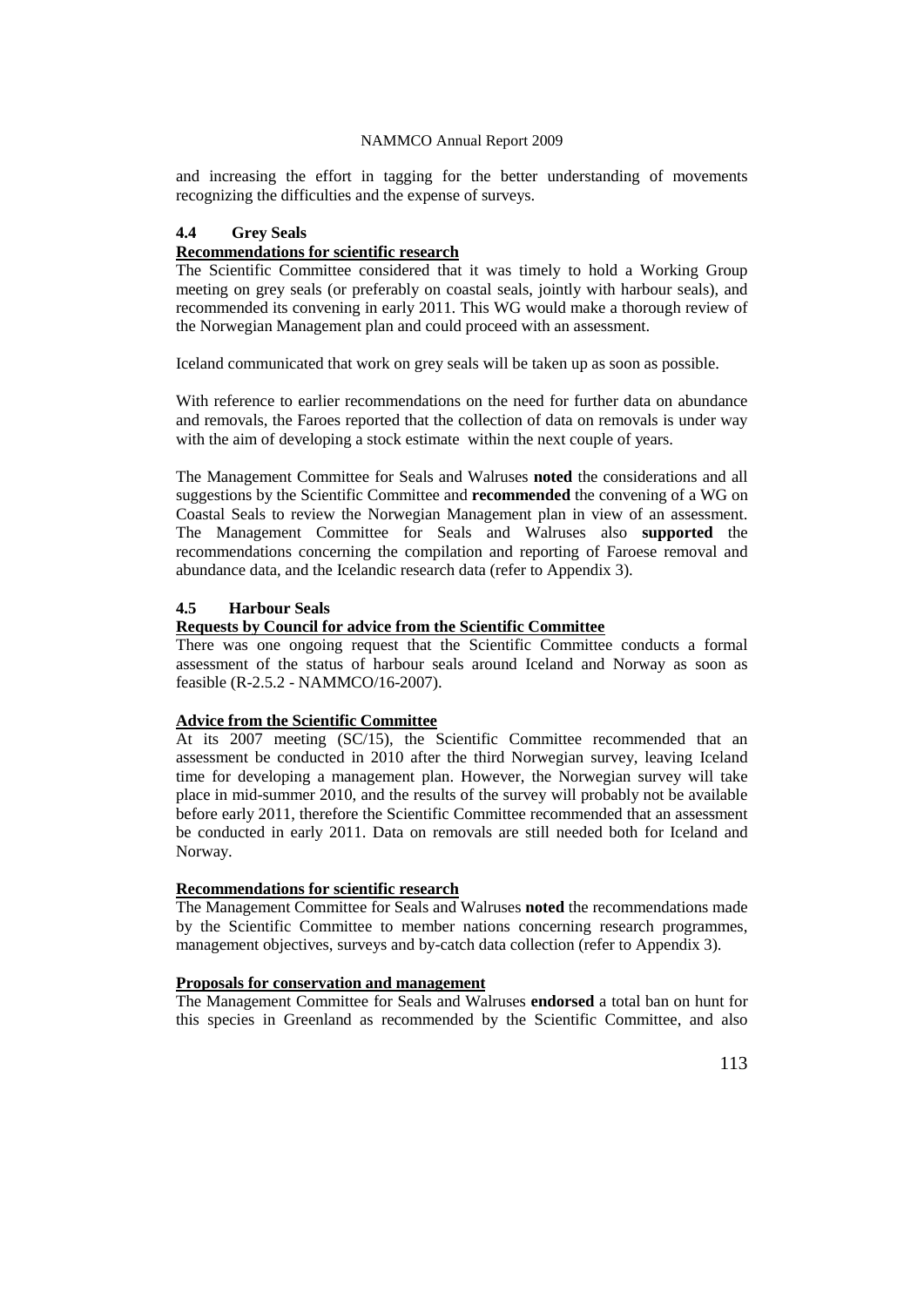**supported** the recommendation for a formal assessment of the stocks in all areas and the establishment of clear management objectives.

The Management Committee for Seals and Walruses welcomed the comment by Greenland that in fact a ban on the hunt is already being processed.

## **4.6 Walrus**

## **Requests by Council for advice from the Scientific Committee**

There were three ongoing requests to the Scientific Committee:

- To provide advice on the effects of human disturbance, including fishing and shipping activities, in particular scallop fishing, on the distribution, behaviour and conservation status of walrus in West Greenland (R-2.6.3 - NAMMCO/15-2006).
- To provide a formal assessment of the Davis Strait stock as soon as finalization of the catch series is complete and the results from the planned 2007 survey are available. The Scientific Committee was then requested to provide estimate of sustainable yields of the North Water and West Greenland stocks of walrus (R-2.6.4 - NAMMCO/16-2007).
- To provide a full assessment of North Water, West Greenland-Eastern Baffin Island and East Greenland stocks (R-2.6.5 - NAMMCO/17-2008).

## **Advice from the Scientific Committee**

With the current actual state of knowledge, the Scientific Committee was unable to answer the first request (R-2.6.3 - NAMMCO/15-2006). The walrus disturbance study on Svalbard will help only in answering the problem of disturbance by tourists. The Scientific Committee referred, however, to the answer to request R-3.4.9 – NAMMCO/17-2008 for beluga (refer to the Report of the Management Committee for Cetaceans, section 2.1, Item 4.1).

With respect to requests R-2.6.4 - NAMMCO/16-2007 and 2.6.5 NAMMCO/17-2008, the Scientific Committee reiterated its recommendation that Greenland makes progress on the old catch series, as well as provides the results of the 2009 surveys and tagging experiments, before the next assessment meeting in November 2009.

Greenland underlined that work on the catch series is finished and quotas have been allocated according to advice from the Scientific Committee (including "struck and loss" compensation), and that the quota is set as a multi-year quota of 3 years.

The Management Committee for Seals and Walruses **endorsed** the recommendations by the Scientific Committee and **commended** Greenland for the progress made on catch compilation and quotas.

### **4.7 Bearded seal**

114 The Management Committee for Seals and Walruses **noted** the Scientific Committee recommendation that the status of this species be assessed as no information on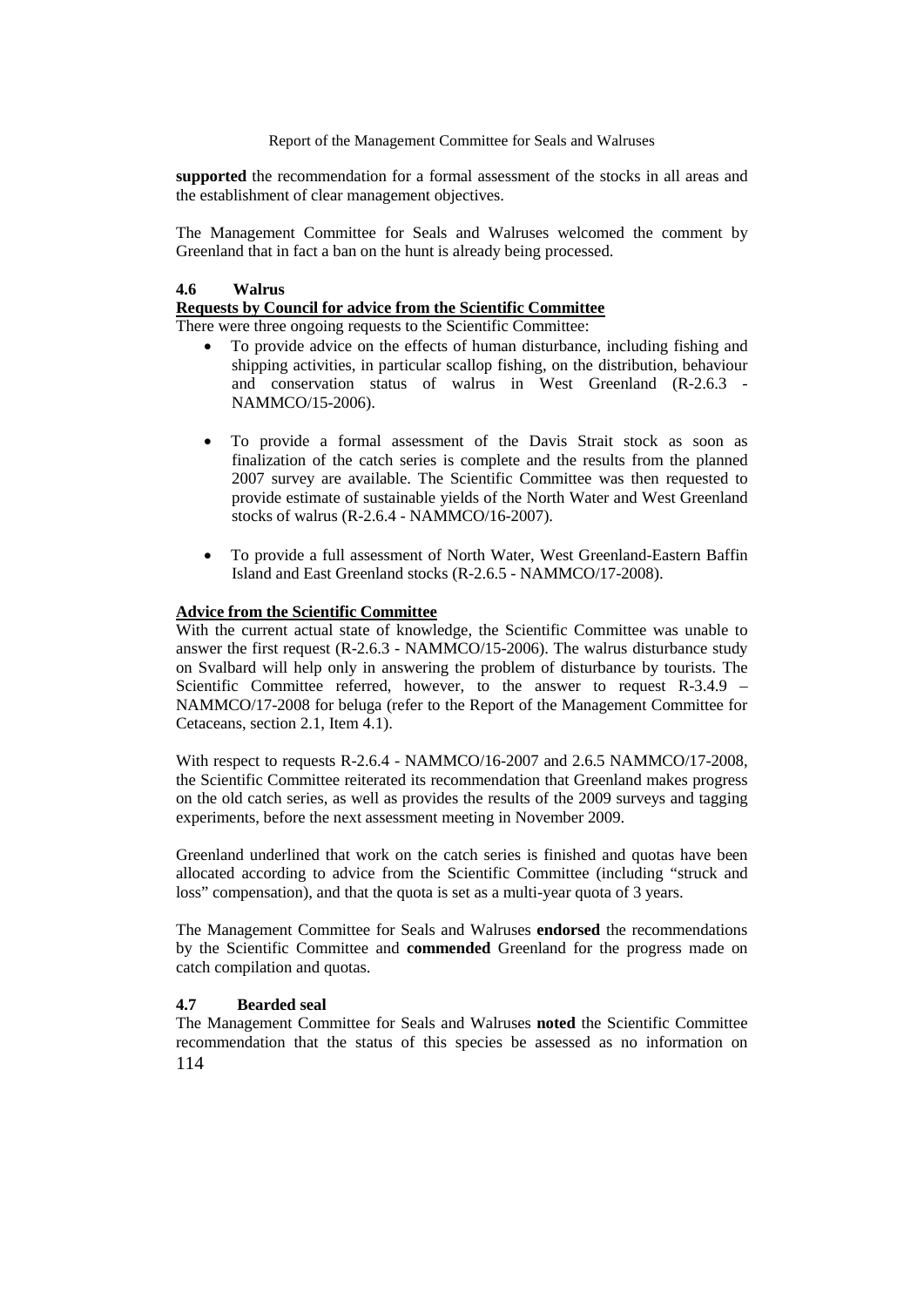abundance and stock status exists and the species is being exploited in both Greenland and on Svalbard (refer Appendix 3).

## **5. PROCEDURES FOR DECISION-MAKING ON CONSERVATION AND MANAGEMENT MEASURES**

## **5.1 General Models**

## **Requests by Council for advice from the Scientific Committee**

There was one ongoing request that the Scientific Committee should study general models for conservation and management of baleen whales, *inter alia* based on Norwegian studies presented to the Scientific Committee of the IWC (R-1.6.3 - NAMMCO/17-2008).

## **Advice from the Scientific Committee**

While this request was focused on large whales, the Management Committee for Seals and Walruses **noted** that the Scientific Committee recommends an examination of seal models. This could be a general request next year after input from member countries.

The Management Committee for Seals and Walruses therefore **endorsed** the recommendation which will be revisited next year.

# **6. USER KNOWLEDGE IN MANAGEMENT DECISION-MAKING**

There were no comments.

## **7. RELATED MANAGEMENT ISSUES – Joint session with the Management Committee for Cetaceans**

### **7.1 Marine mammal - fisheries interactions**

# **Requests by Council for advice from the Scientific Committee**

There had been two earlier standing requests:

- To monitor progress made in multi-species modelling and in the collection of input data and to decide when enough progress has been made to warrant further efforts in this area. Future meetings should focus on assessing modelling results from the Scenario Barents Sea model and possibly the GADGET-based template models for other areas, if they are developed. The Scientific Committee should also consider the feasibility of connecting the multi-species models with simple economic models at that time (R 1.4.6. – NAMMCO/12-2003).
- To review the results of the Icelandic programme on the feeding ecology of minke whales and multi-species modelling as soon as these become available. The SC is requested to review the results of the Icelandic programme on the feeding ecology of minke whales and multi-species modelling as soon as these become available (R-1.1.6. – NAMMCO/16-2007).

In addition there was a more recent one: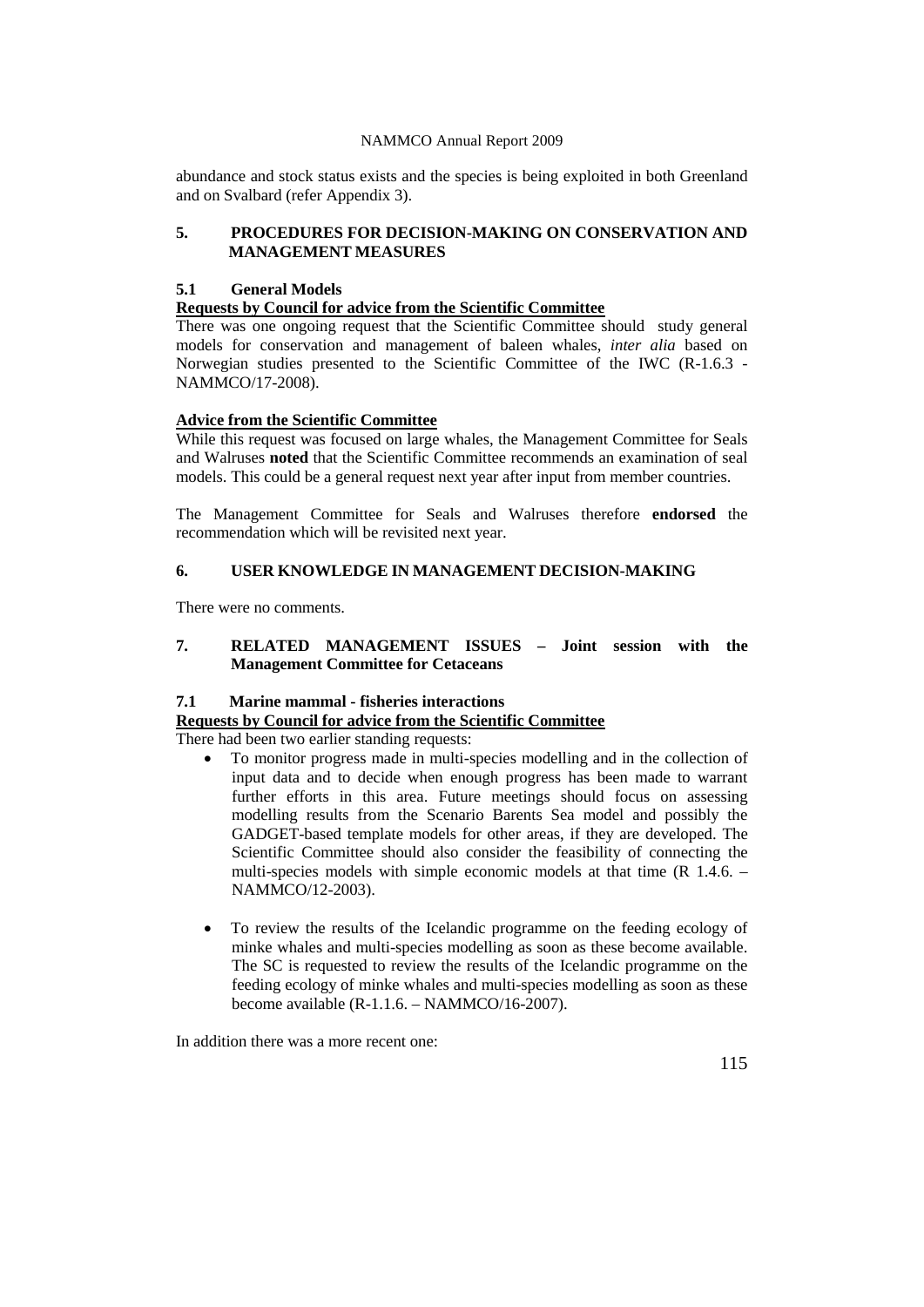In addressing the standing requests on ecosystem modelling and marine mammal and fisheries interaction *(above)*, to extend the focus to include all areas under NAMMCO jurisdiction. In the light of the distributional shifts (of species) seen under T-NASS 2007, the Scientific Committee should investigate dynamic changes in spatial distribution due to ecosystem changes and functional responses (R-1.1.8. – NAMMCO/17-2008).

The Scientific Committee estimated that developments in modelling and other progress which had occurred in Norway, Canada and Japan warranted a review of the state of the art in this field and forwarded this task to the WG on Marine Mammal-Fisheries Interaction (MMFI). A working group meeting had been held in April 2009. Progress in this field had not been as extensive as hoped, for several species in the ecosystem, especially on diet. The general review on the Iceland minke whale programme had been delayed as the work was not yet completed. Several recommendations for further research on diet had been formulated. Regular meetings were recommended for updating progress and knowledge.

Multi-species modelling was considered good for a general understanding of the ecological relations between species but its present development does not allowed to provide quantitative management advice, which is presently given by single species management. Additional research is required in order to develop ecosystem models to a point where it **may** become possible to use them to provide quantitative management advice.

Acknowledging the suggestions made by the WG on MMFI, the Scientific Committee recommended, as the best way forward, carrying out the modelling exercise for comparing the results of different models on the same ecosystem(s) using a common dataset.

Lars Walløe (Chair of the MMFI WG), provided background for the work of the WG as well as presenting further detailed developments in the field of marine mammalfisheries interactions. He presented the specificity of the four modelling approaches proposed, below. Potential candidates have been identified to undertake the work.

- 1. Minimal realistic model implemented using GADGET
- 2. Ecopath with Ecosim
- 3. Time series regression
- 4. A simple biomass-based model such as one recently applied in eastern Canada.

The exercise should be carried out preferably for two areas. Likely candidates include the Barents Sea and the region around Iceland. The projected investigation would require a funded multi-year project. Once funding is obtained, selection of appropriate area(s) should, if necessary, be decided by a working group of experts knowledgeable in the data requirements and availability.

The tentative schedule provided for the work was articulated around 4 key-step meetings with a 2-year period as a realistic time-span for the whole process: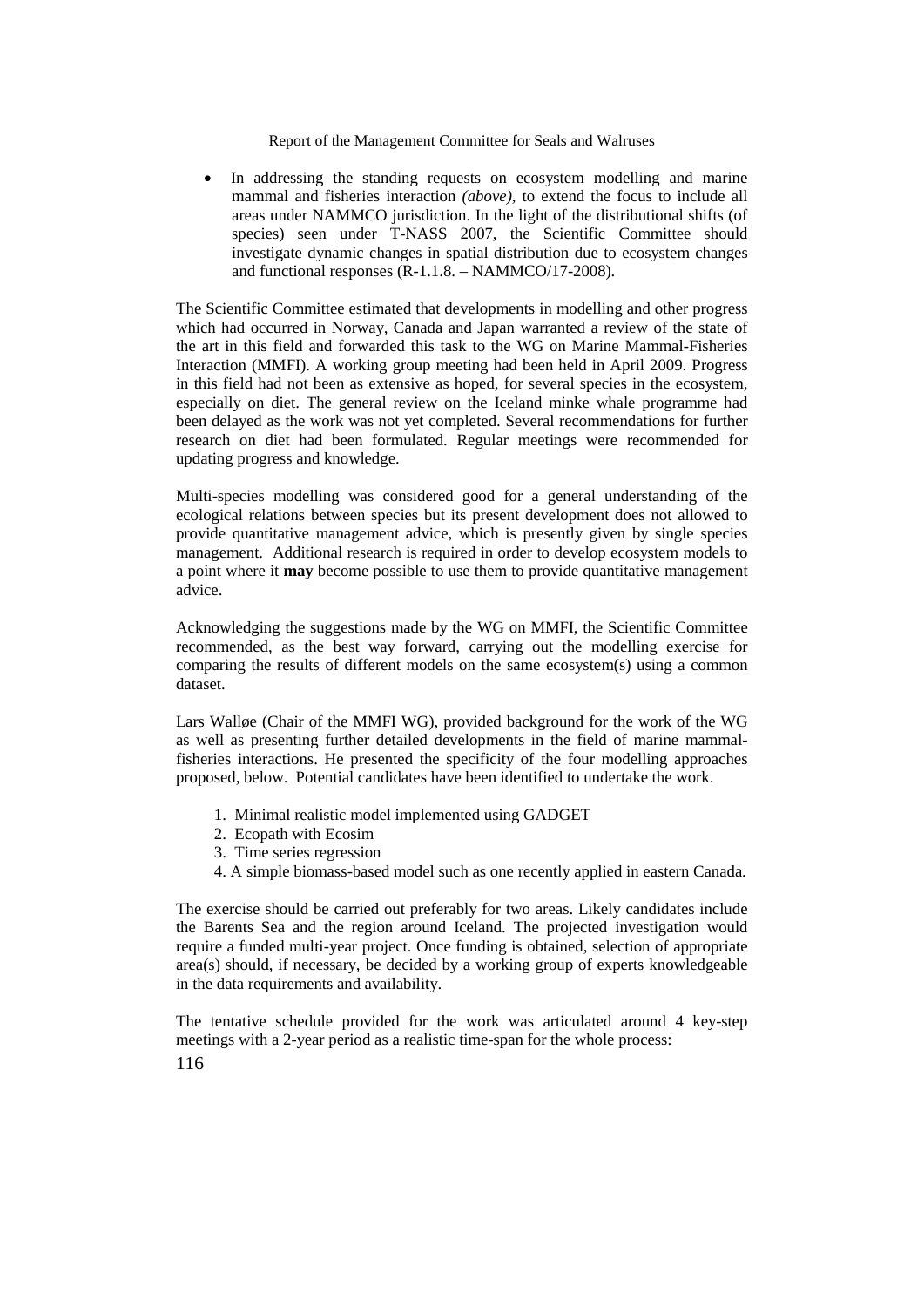- 1. A meeting to compile detailed proposals and budgets; leaders of the different modelling teams would be essential participants; meeting to be held as soon as feasible.
- 2. A data-oriented meeting common data would need to be carefully pre-agreed to ensure that the results from the different models were comparable.
- 3. Meetings of the modelling groups to critically compare and suggest improvements to their first attempts in fitting their models to the data.
- 4. A meeting at which final model results would be tabled for consolidation, and draft consequent management-related recommendations would be developed.

Because of the magnitude of the exercise and the need for simultaneous coordinated international effort, the Scientific Committee felt it **needed clear indications** that the Council wished to proceed in this direction. Furthermore the Scientific Committee recommended an expression of interest from member countries towards the coordination of funding applications.

Both the Faroe Islands and Greenland enquired about whether modelling could take into account changing environmental factors e.g. temperature, and were assured that this was indeed the case.

Walløe provided in addition, a ball-park estimate of overall costs which might approach  $2 - 2.5$  million NOK. It was clear that a balance between funds available, time scale and also political and scientific necessity would rank the priority of this item.

The Management Committees **expressed** a general support for the modelling exercise proposed and **recommended** the Secretariat and the Scientific Committee to continue in the planning. External funding will be sought.

## **7.2 Environmental questions**

The Chair invited information on dietary issues from the Faroe Islands. The Faroe Islands noted that this was not an issue of relevance to management. However, at previous meetings, the Council agenda item on environmental issues has been used to discuss health questions related to the consumption of marine mammals, such as the presentation last year of the report of the Expert Workshop on health benefits of whale and seal oil.

On this basis the Faroe Islands informed the Committee of recent developments with regard to dietary recommendations in the Faroe Islands for the consumption of pilot whale meat and blubber. New scientific information had recently been published on the prevalence of Parkinson's disease in the Faroe Islands and high mercury levels linked to pilot whale consumption, which had received much attention. However, no conclusions had as yet been drawn as to whether there was a need to amend the existing dietary recommendations from 1998, which are already highly precautionary with regard to recommended consumption levels. An information note on the issue was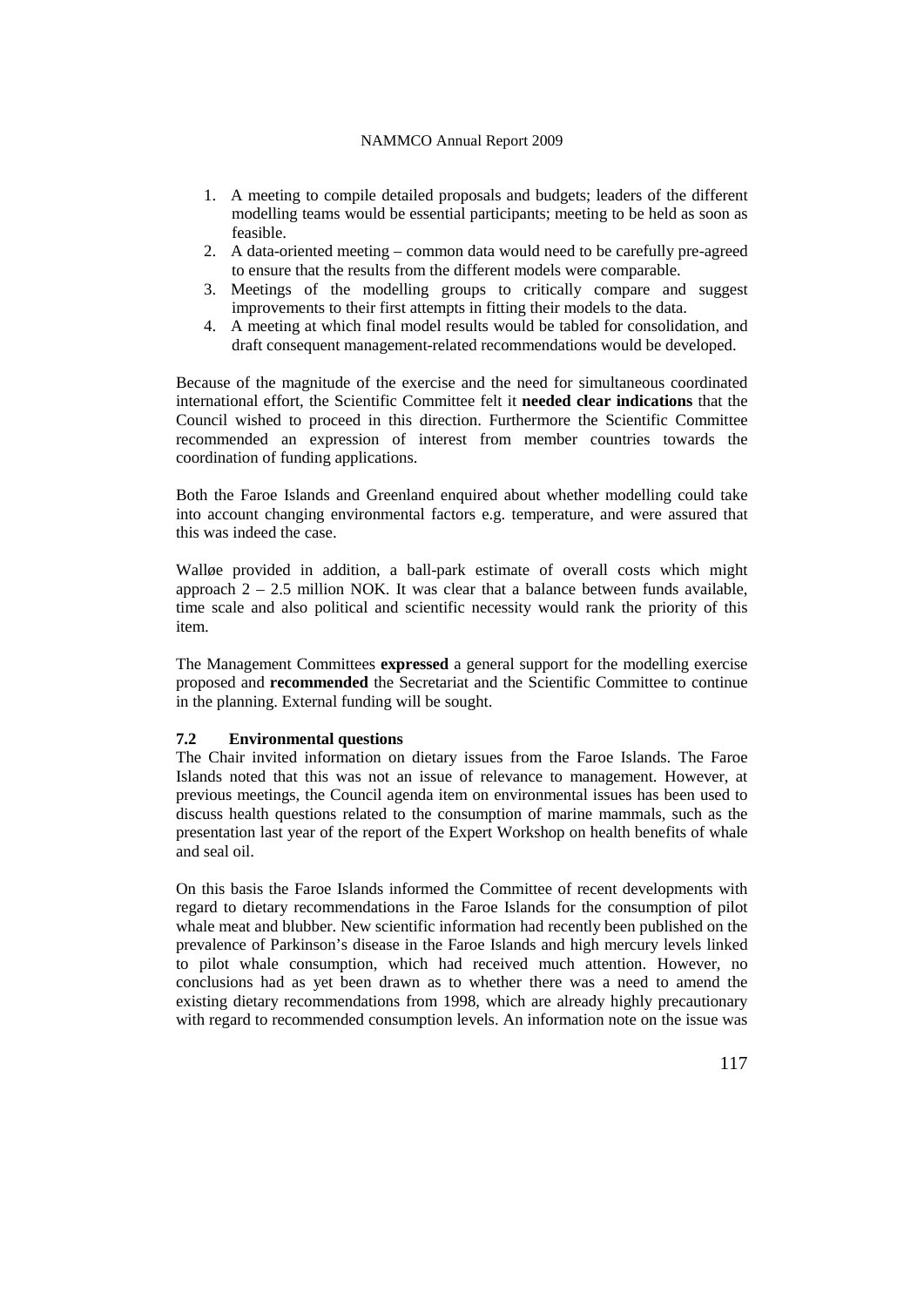available on [www.whaling.fo](http://www.whaling.fo/) and would be given to the Secretariat for distribution to delegations and observers.

The Faroese delegation stressed that the major focus for NAMMCO with regard to the issue of contaminant levels in whale meat and blubber should be the common concern about the need for effective measures in industrial countries to reduce and eliminate global pollution of the marine environment at its source. Industrial nations should be actively safeguarding the rights of coastal nations to the sustainable use of their marine resources and not using contaminant levels in marine mammals as an argument against sustainable whaling and sealing.

## **7.3 By-catch data and monitoring**

Efforts are being made to include mandatory reporting of marine mammal by-catch in all fishing vessel logbooks in the Faroe Islands. It should be noted that logbooks are already mandatory on all vessels over 15 tonnes. There was still uncertainty whether by-catch in Greenland was reported as such or as catch and the Scientific Committee recommend all by-catches be reported as such. In Iceland there had been progress in monitoring but no results as yet. Norway reported that it has a reference fleet as a trial for by-catch reporting. It is hoped that data will be available and analysed at the end of 2009. The findings should be available for reporting next year.

The Scientific Committee had proposed last year to cooperate with other organisations dealing with by-catch, on assessing by-catch monitoring systems. ICES and ASCOBAMS had been approached for organising a common workshop on monitoring. The ICES relevant study group was positive to cooperation, but ICES commitment was dependent on its main Advisory Committee approval (meeting in October). The Management Committees noted that ICES collaboration is potentially valuable and also cost-effective.

Access to data is not easy. Assessment of total by-catch and recommendation on sustainability of by-catch is currently not possible until all removals (catch and bycatch) are known. Education of hunters to report by-catch is needed. In Greenland, it is necessary to have all catches reported (noting that by-catch is catch).

The Management Committees **noted** the work undertaken by the Scientific Committee for organising a joint workshop with ICES, focussing on by-catch monitoring systems and reviewing the advantages and disadvantages of existing observation schemes for marine mammals, and **recommended** moving forward on this matter.

# **7.4 Other topics**

The Management Committees **reiterated** that catch data series should be deposited at the Secretariat and that the details of the process of delivery and the format of data are at the discretion of the Secretariat in accordance with the needs of the Scientific **Committee** 

#### **8. TRADE ISSUES AND THE EU BAN OF IMPORT OF SEALSKIN**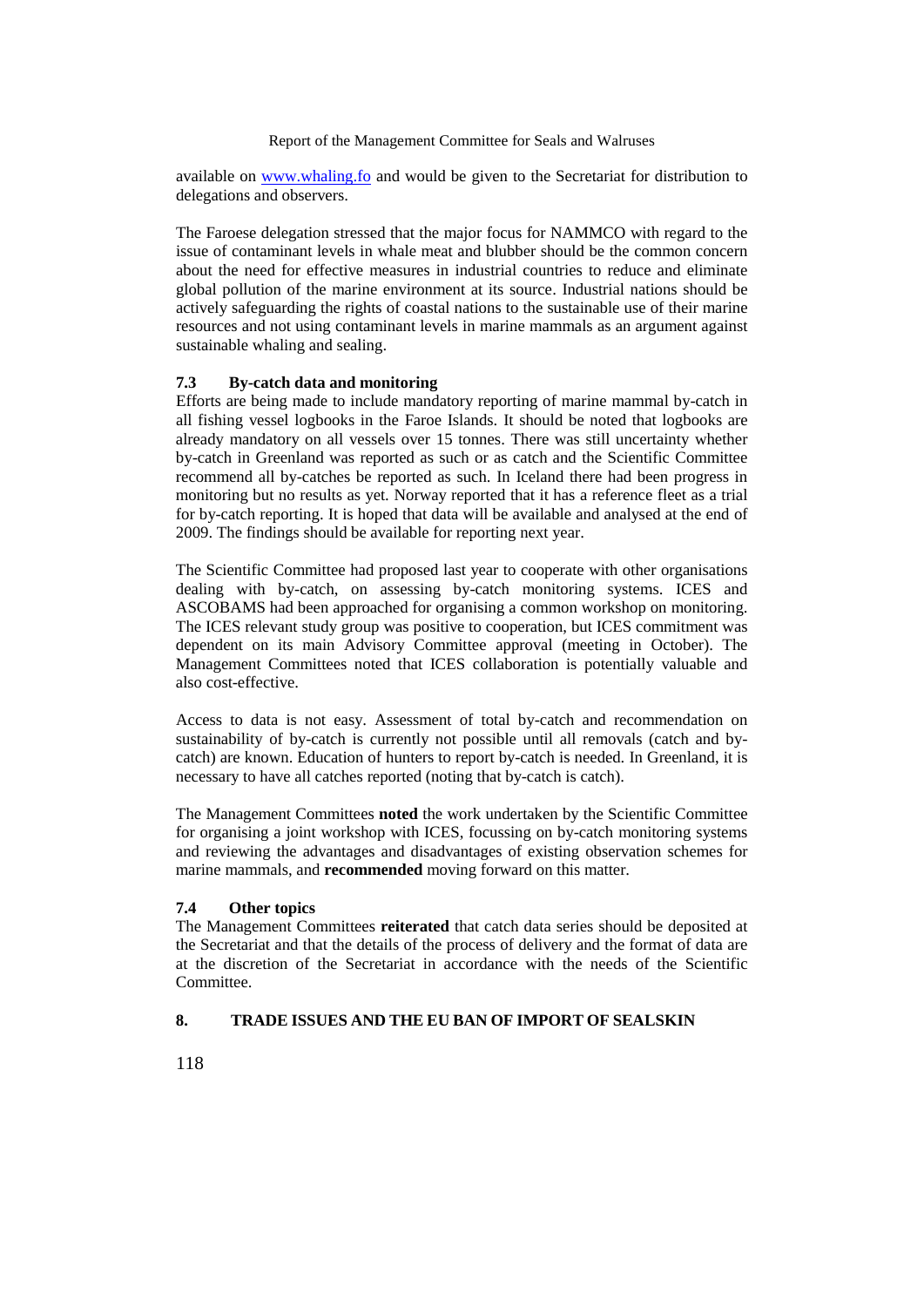The ban on the import of sealskin was adopted by the EU in July 2009. Although NAMMCO does not have the competence to deal with trade regulation, the Management Committee for Seals and Walruses noted that such a ban can have serious implications for conservation and management: noting that major stocks of seals in the North Atlantic were under-utilised and this situation was only likely to become more extreme with the closure of markets. The Management Committee for Seals and Walruses **reiterated** its grave concern that the EU has imposed a prohibition that will have serious consequenses for sealing nations.

Norway and Greenland informed the Management Committee for Seals and Walruses on their deliberations in relation to influencing the preparation of the EU ban. Greenland further informed that it has been contacted by a private consultant COWI which the EU has asked to undertake an assessment on the traceability of sealskin.

## **9. ELECTIONS**

Amalie Jessen (Greenland) was re-elected as Chair for the next 2 years.

Hild Ynnesdal (Norway) was elected as Vice-Chair for the next 2 years.

# **10. ANY OTHER BUSINESS**

The format of the Agenda will be revised for the next meeting.

## **11. ADOPTION OF REPORT**

The report was adopted by correspondence.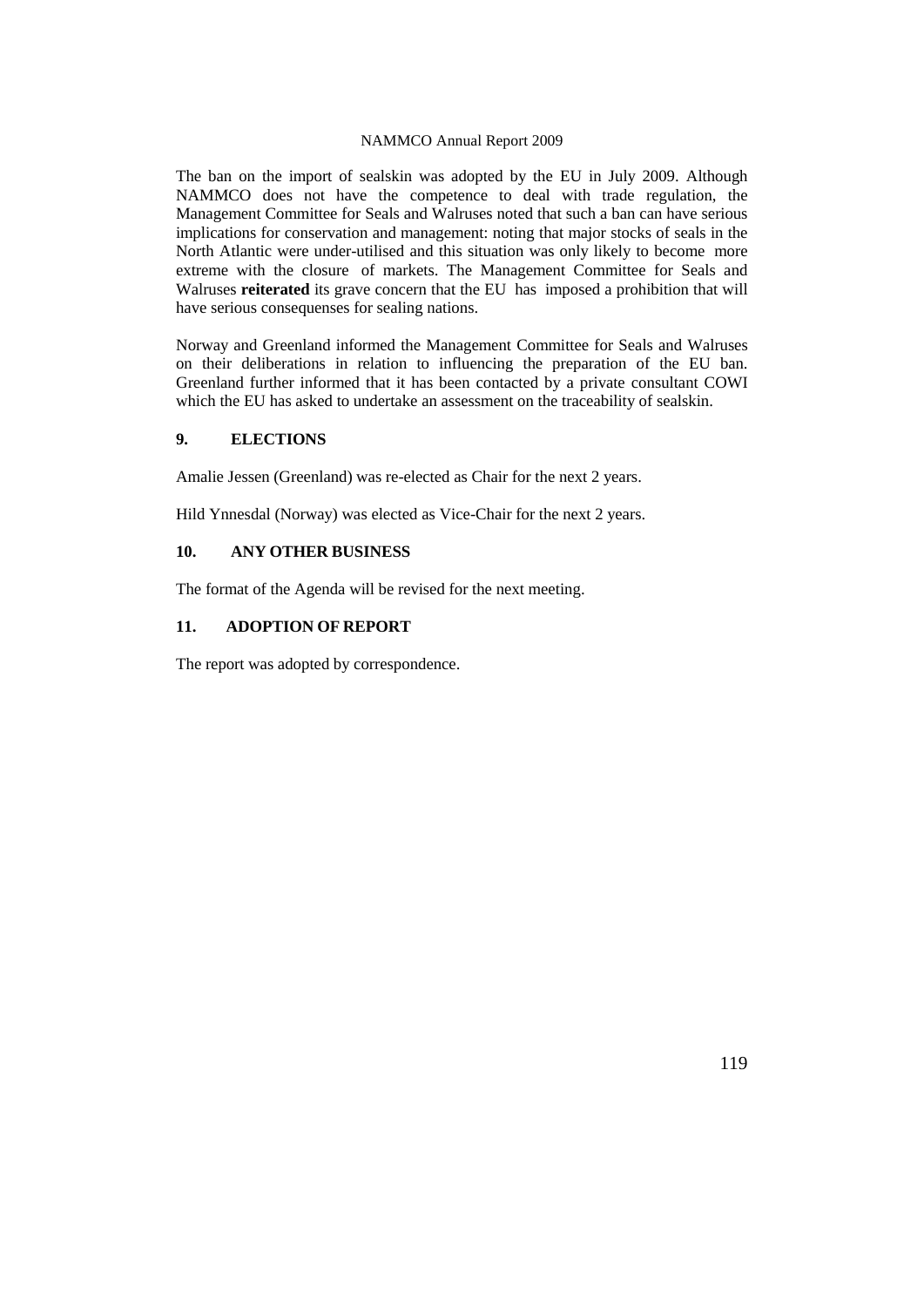Appendix 1

#### **AGENDA**

- 1. CHAIRMAN'S OPENING REMARKS
- 2. ADOPTION OF AGENDA
- 3. APPOINTMENT OF RAPPORTEUR
- 4. CONSERVATION AND MANAGEMENT MEASURES FOR SEAL STOCKS

4.1 Harp Seals Greenland Sea

Barents / White seas

NW Atlantic

- Status of past proposals
- Requests by Council for advice from the Scientific Committee

- Responses by the Scientific Committee

- New proposals and recommendations for scientific research
- Proposals for conservation and management

4.2 Hooded Seals

Greenland Sea

Barents / White seas

NW Atlantic

- Status of past proposals
- Requests by Council for advice from the Scientific Committee
- Responses by the Scientific Committee

- New proposals and recommendations for scientific research

- Proposals for conservation and management

4.3 Ringed Seals

Greenland

Others?

- Status of past proposals
- Requests by Council for advice from the Scientific Committee

- Responses by the Scientific Committee

- New proposals and recommendations for scientific research

- Proposals for conservation and management<br>4.4 Grev Seals

Grey Seals

Norway

Iceland

Faroe Islands

- Status of past proposals

- Requests by Council for advice from the Scientific Committee

- Responses by the Scientific Committee

- New proposals and recommendations for scientific research
- Proposals for conservation and management

4.5 Harbour Seals

Norway

Greenland

Iceland

- Status of past proposals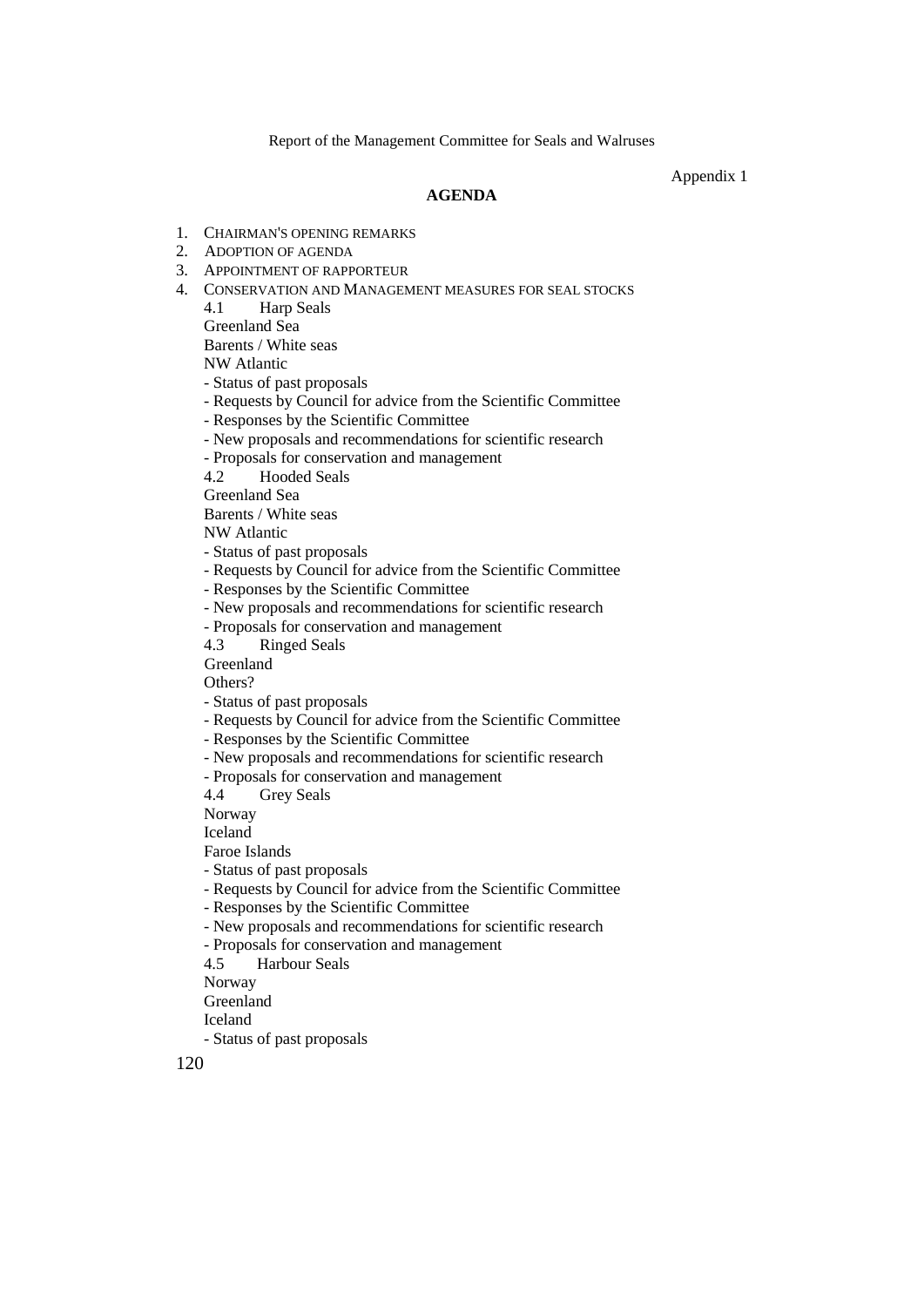- Requests by Council for advice from the Scientific Committee
- Responses by the Scientific Committee
- New proposals and recommendations for scientific research
- Proposals for conservation and management<br>4.6 Walrus

Walrus

Greenland

- Status of past proposals
- Requests by Council for advice from the Scientific Committee

- Responses by the Scientific Committee

- New proposals and recommendations for scientific research

- Proposals for conservation and management

4.7 Bearded seal

Norway

Greenland

5. PROCEDURES FOR DECISION-MAKING ON CONSERVATION AND MANAGEMENT MEASURES

5.1 General Models

- 6. USER KNOWLEDGE IN MANAGEMENT DECISION-MAKING
- 7. RELATED MANAGEMENT ISSUES<br>7.1 Marine mammal fishe
	- Marine mammal fisheries interactions
	- 7.2 Environmental questions
	- 7.3 By-catch data and monitoring
	- 7.4 Other topics
- 8. TRADE ISSUES AND THE EU BAN OF IMPORT OF SEALSKIN
- 9. ELECTIONS
- 10. ANY OTHER BUSINESS.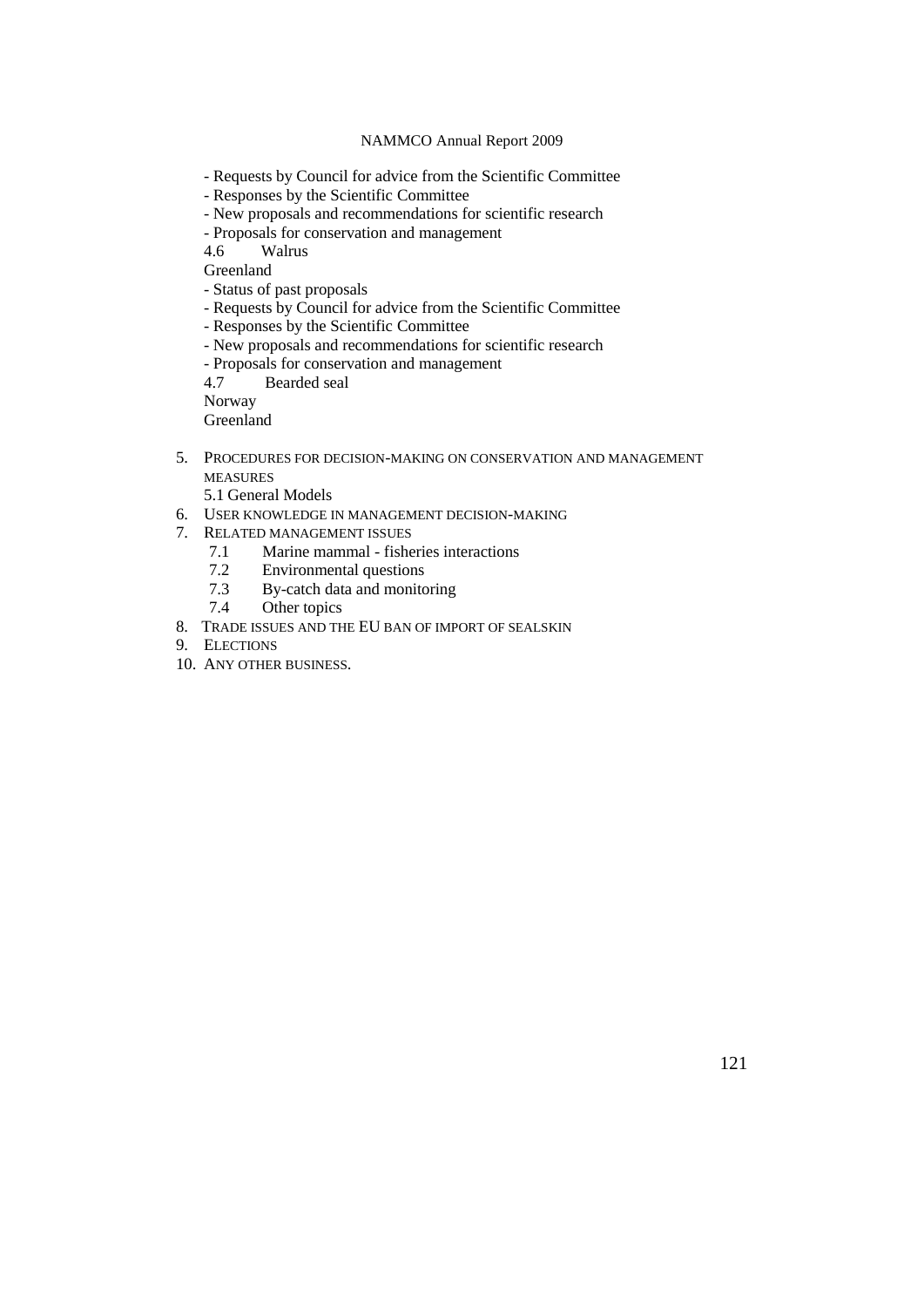Appendices 2 & 3

## **Appendix 2 - LIST OF DOCUMENTS**

| NAMMCO/18/SMC/1 List of Documents |                                                              |
|-----------------------------------|--------------------------------------------------------------|
| NAMMCO/18/SMC/2                   | Agenda                                                       |
| NAMMCO/18/MC/3                    | Status of Past Proposals for Conservation and Management     |
| NAMMCO/18/MC/4                    | Summary of Requests by NAMMCO Council to the                 |
|                                   | Scientific Committee, and Responses by the Scientific        |
|                                   | Committee                                                    |
| NAMMCO/18/5                       | Report of the Sixteenth Meeting of the Scientific Committee. |
|                                   |                                                              |

### **Appendix 3 - RECOMMENDATIONS TO MEMBER COUNTRIES**

### **Harp seal**

#### *Norway:*

Work conducted in Norway (including new assessment of biological parameters) will help in addressing the questions of the maintained low pup production of hooded seals in the Greenland Sea. The Scientific Committee **strongly recommended** that these activities are given high priority in the coming years. The Scientific Committee **reiterated its recommendation** to investigate the possible presence of alternative whelping patches.

The Scientific Committee **recommends** that Norway should ensure that the harp seal population in the Northeast Atlantic is maintained as data rich.

The Scientific Committee also **endorsed** the WGHARP recommendation to implement the four-tiered management strategy which aligns with the Norwegian management strategy for Greenland Sea harp seals, once the population becomes data rich.

In addition, it is **recommended** that questions related to the problems for harp seals in the White Sea should be addressed jointly by Norwegian and Russian scientists.

## **Hooded seal**

#### *Norway:*

The Scientific Committee **strongly recommended** that high priority be given in the coming years to activities by Norwegian and cooperating scientists to address the questions related to the apparent decline of hooded seals in the Greenland Sea.

#### **Grey seal**

# *Iceland:*

The Scientific Committee **recommended** the compilation of Icelandic research data from various bodies conducting work on seals and the central archival of these with a future assessment work in mind, in particular with regards to the age data. .

#### *Faroe Islands:*

With regards to the present estimate of a harvest up til 40% of the population annually, the Scientific Committee **urged** the Faroe Islands to estimate their present removals

122